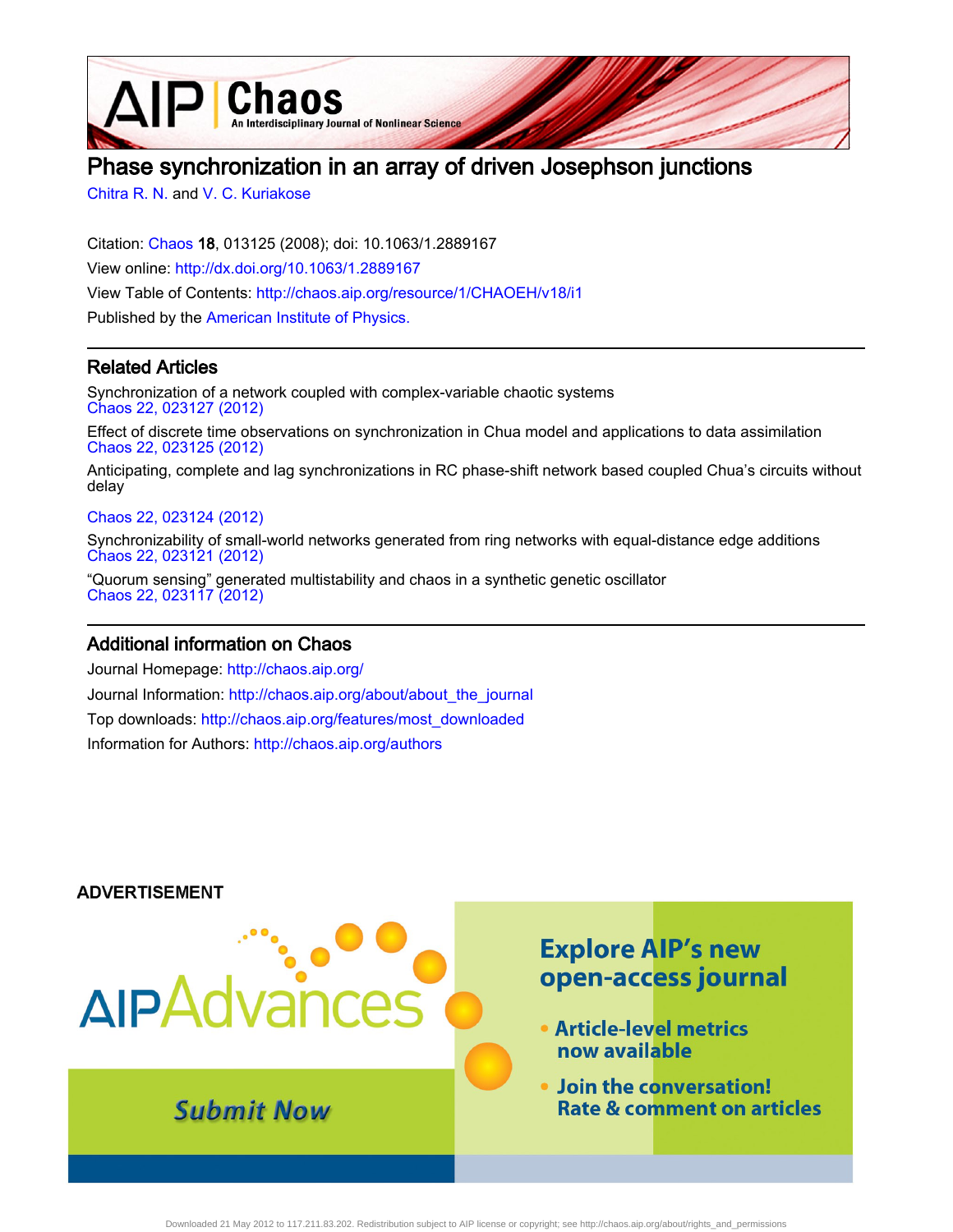# **[Phase synchronization in an array of driven Josephson junctions](http://dx.doi.org/10.1063/1.2889167)**

Chitra R. N. $a$  and V. C. Kuriakose<sup>b)</sup>

*Department of Physics, Cochin University of Science and Technology, Kochi 682022, India* Received 28 December 2007; accepted 8 February 2008; published online 21 March 2008-

We consider an array of *N* Josephson junctions connected in parallel and explore the condition for chaotic synchronization. It is found that the outer junctions can be synchronized while they remain uncorrelated to the inner ones when an external biasing is applied. The stability of the solution is found out for the outer junctions in the synchronization manifold. Symmetry considerations lead to a situation wherein the inner junctions can synchronize for certain values of the parameter. In the presence of a phase difference between the applied fields, all the junctions exhibit phase synchronization. It is also found that chaotic motion changes to periodic in the presence of phase differences. © *2008 American Institute of Physics*. DOI: [10.1063/1.2889167](http://dx.doi.org/10.1063/1.2889167)

**Due to the application of chaotic synchronization in secure communication to brain modeling, a great deal of investigation has been done in this field. The presence of even a small phase difference between the applied fields was found to desynchronize a completely synchronized system. Also the phase difference was found to have an application in taming chaos in dynamical systems. Recently it was observed that the end lasers in an array of three laser system was found to synchronize while it remained uncorrelated with the middle laser which originally connected the two. In this work we study an array of Josephson junctions in the presence of a phase difference between the driving fields and its effect on synchronization and suppression of chaos.**

#### **I. INTRODUCTION**

Chaos in Josephson junctions (JJ) has been studied extensively after its presence was demonstrated using numerical simulation.<sup>1</sup> When we treat JJs within the Stewart– McCumber model, the equation describing the behavior of the JJ is identical to the equation for a driven damped pendulum which has been studied theoretically for several routes to chaos. $2,3$  $2,3$  Thus, the JJ becomes an ideal physical system to study chaos. The rf-biased JJs find practical importance in the construction of devices like parametric amplifiers, voltage standards, pulse generators, SQUID for detection of very weak magnetic fields, etc. $4-6$  For these devices, it is essential to avoid all types of noise, chaos, etc. JJs consisting of superconductor-insulator-normal metal-insulatorsuperconductor (SINIS) showing nonhysteretic *I*-*V* characteristics with high damping has been fabricated for programmable dc-voltage standards<sup>7</sup> or ac-voltage standards based on the synthesis of calculable waveforms.<sup>8</sup>

Pecora and Carroll in 1990 reported that synchronization of chaotic systems<sup>9</sup> could be achieved, since then different

<span id="page-1-0"></span>a)Electronic mail: rchitra@cusat.ac.in.

phase synchronization of chaotic oscillators have been de-scribed theoretically and observed experimentally.<sup>10[,11](#page-6-6)</sup> Synchronized chaotic oscillations have been found in many nonlinear systems like lasers, neural network, etc. $12,13$  $12,13$  Chaotic synchronization also finds an application in communication. It was demonstrated using Rössler oscillators that during the transmission of information about a stimulus through an active array, the stimulus created the way to be transmitted by making the chaotic elements to phase synchronize.<sup>14</sup> The stability of the synchronous state is analyzed by the Lyapunov function method<sup>15</sup> and the master stability approach.<sup>16</sup> Phase difference between the applied fields plays an important role in suppressing chaos and the synchronization of chaotic systems. Duffing oscillator was studied for the effect of phase difference on chaotic synchronization.<sup>17</sup> Josephson junction has been investigated for both periodic and chaotic synchronization. Coupling between self-generated Josephson oscillations through a microwave transmission line was found to play an important role in collective synchronization of the JJ array.<sup>[18](#page-6-13)</sup> In a system of two JJs in parallel, the phase difference between the applied fields was found to bring chaotic motion to a periodic one for a large range of parameter values.<sup>19</sup> A parallel array of coupled short JJs linked together by inductors has been used to fabricate highly sensitive detectors[.20](#page-6-15) Although there is extensive work on synchronization of coupled JJs, studies on chaotic synchronization of JJs is much less.

types of synchronization such as complete, generalized, and

In this work we analyze a parallel array of *N*-coupled JJs with parameters lying in the chaotic regime and study synchronization of the system. The paper is organized as follows: In Sec. II we discuss the model for an array of JJs linked in parallel with the linking resistor  $R_s$  in between. Section III contains the study of the synchronization in such an array and discuss the stability of the synchronous solution. The effect of phase difference between the applied fields on synchronization and its role in suppressing chaos is also discussed. Results are summarized in Sec. IV.

<span id="page-1-1"></span><sup>&</sup>lt;sup>b)</sup>Electronic mail: vck@cusat.ac.in.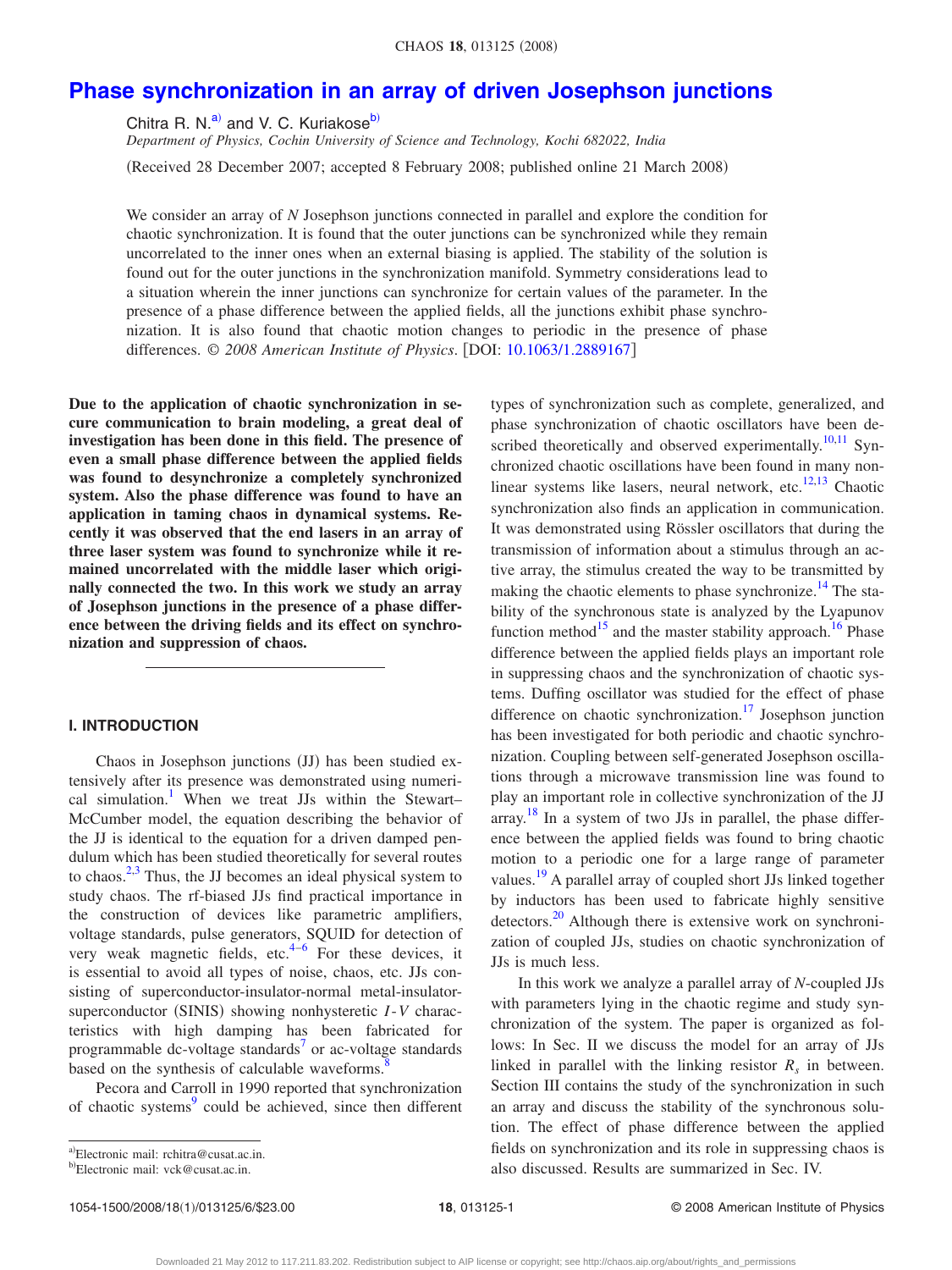<span id="page-2-0"></span>

FIG. 1. Schematic representation of an array of JJ linked in parallel with a linking resistor  $R<sub>s</sub>$ . 1 and 2 are the driving fields.

#### **II. THE MODEL**

The equation of a single Josephson junction represented by the resistively and capacitively shunted junction (RCSJ) model can be written by solving Kirchoff's law as

$$
\frac{\hbar C}{2e} \frac{d^2 \phi}{dt'^2} + \frac{\hbar}{2eR} \frac{d\phi}{dt'} + i_c \sin \phi = i'_{dc} + i'_0 \cos(\omega t'),\tag{1}
$$

where  $\phi$  is the phase difference of the wave function across the junction,  $i'_0 \cos(\omega t')$  is the driving rf field, and  $i'_{dc}$  is the dc bias. The junction is characterized by a critical current *ic*, capacitance *C*, and normal resistance *R*. The coupled JJ considered here consists of a pair of such junctions wired in parallel with a linking resistor  $R_s$ .<sup>[21](#page-6-16)</sup> A schematic representation of an array of JJ wired in parallel with linking resistors is given in Fig. [1.](#page-2-0) The equation of motion for an array of *N* coupled current driven JJs can be written in the normalized form as

$$
\ddot{\phi}_1 + \beta \dot{\phi}_1 + \sin \phi_1 = i_{\text{dc}} + i_0 \cos(\Omega t) - \alpha_s [\dot{\phi}_1 - \dot{\phi}_2]
$$
 (2a)

$$
\vdots \qquad \vdots
$$
\n
$$
\ddot{\phi}_i + \beta \dot{\phi}_i + \sin \phi_i = \alpha_s [\dot{\phi}_{i+1} + \dot{\phi}_{i-1} - 2 \dot{\phi}_i]
$$
\n(2b)

$$
\begin{aligned}\n\vdots &\quad \vdots &\quad \vdots \\
\ddot{\phi}_N + \beta \dot{\phi}_N + \sin \phi_N &= i_{dc} + i_0 \cos(\Omega t) - \alpha_s [\dot{\phi}_N - \dot{\phi}_{N-1}],\n\end{aligned}
$$
\n(2c)

where *i* varies from 2 to *N*− 1 and the dimensionless damping parameter  $\beta$  is defined as

$$
\beta = \frac{1}{R} \sqrt{\frac{\hbar}{2ei_c}}.
$$

The normalized time scale is written as  $t = \omega_{J1} t'$ , where  $\omega_{J1}$  $=(2ei_{c1}/\hbar C_1)^{1/2}$ . The dc bias current *i*<sub>dc</sub> and the rf amplitude  $i_0$ <sup>'</sup> are normalized to the critical current  $i_{c1}$ . The actual frequency  $\omega$  is rescaled to  $\Omega = \omega / \omega_{J1}$  and the coupling factor is defined as  $\alpha_s = (R_1 / R_s) \beta$ .

The Josephson junction is chaotic for the parameter values  $\beta = 0.3$ ,  $i_0 = 1.2$ ,  $\omega = 0.6$ , and  $i_{dc} = 0.3$ . We fix these parameter values for the numerical simulations. The junctions are taken to be identical and for a coupling strength of  $\alpha_s$  $= 0.37$ , the outer junctions synchronize while the inner junction remain uncorrelated with the two outer ones. It can be seen from Fig.  $2(a)$  $2(a)$  that the outer junctions are synchronized, whereas Fig.  $2(b)$  $2(b)$  shows that it is uncorrelated with the middle junction for an array of three JJs.

#### **III. STABILITY ANALYSIS**

In order to perform the stability analysis for the synchronized state of *N*-coupled Josephson junctions, we first consider three JJs linked in parallel. In the first order form the three identical junctions can be written as

<span id="page-2-2"></span>
$$
\dot{\phi}_1 = \psi_1,\tag{3a}
$$

<span id="page-2-1"></span>

FIG. 2. (a) The outer junctions are synchronized. (b) The outer junction and middle junction are uncorrelated. The parameter values are  $\beta$ =0.3,  $i_0$ =1.2,  $\Omega = 0.6$ ,  $i_{dc} = 0.3$ ,  $\alpha_s = 0.37$ .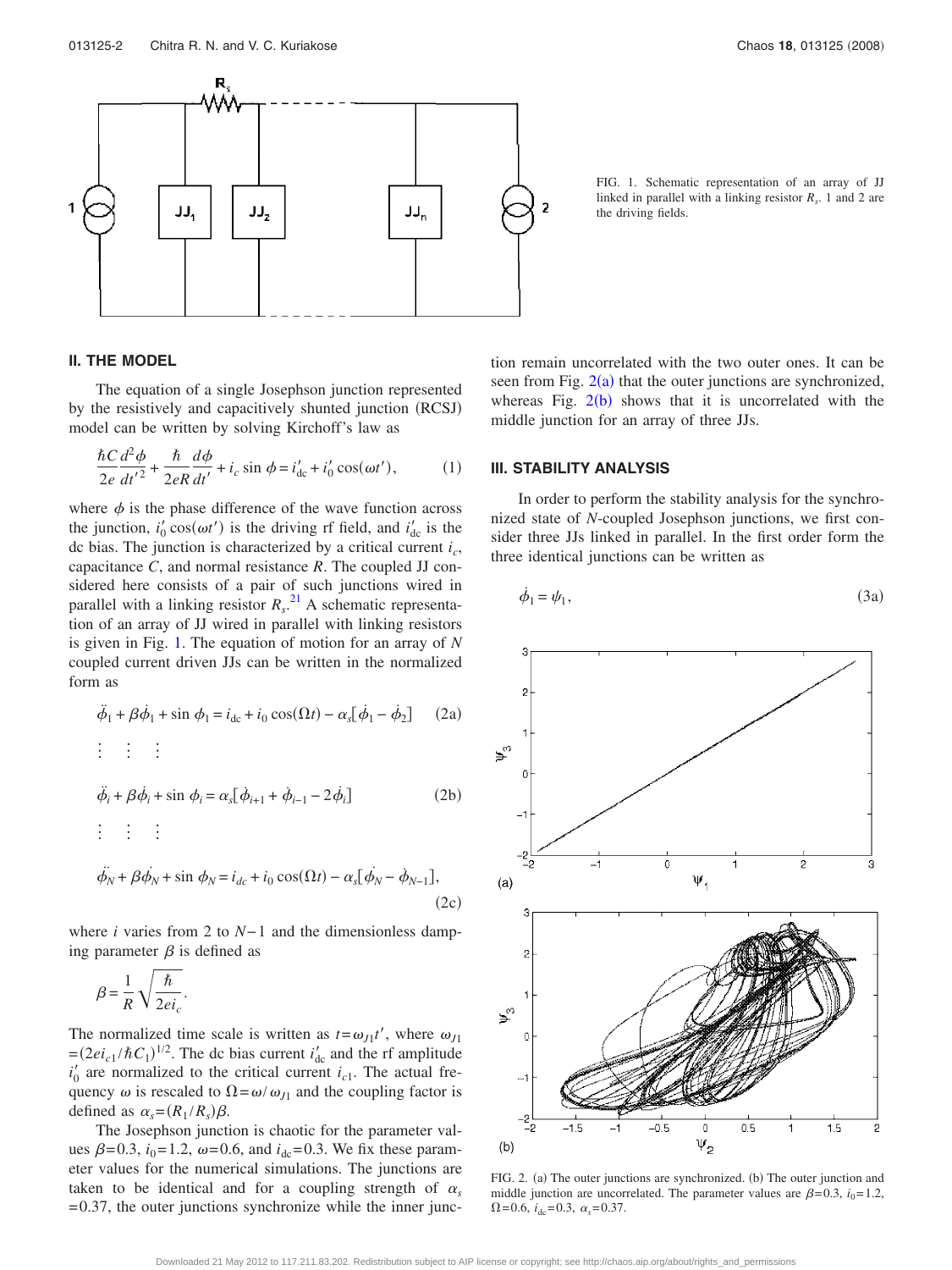$$
\dot{\psi}_1 = -\beta \psi_1 - \sin \phi_1 + i_{dc} + i_0 \cos(\Omega t) - \alpha_s [\psi_1 - \psi_2],
$$
  
\n
$$
\dot{\phi}_2 = \psi_2,
$$
\n(3b)

<span id="page-3-0"></span>
$$
\dot{\psi}_2 = -\beta \psi_2 - \sin \phi_2 + \alpha_s [\psi_1 + \psi_3 - 2\psi_2],
$$
  

$$
\dot{\phi}_3 = \psi_3,
$$
 (3c)

$$
\dot{\psi}_3 = -\beta \psi_3 - \sin \phi_3 + i_{\text{dc}} + i_0 \cos(\Omega t + \theta) - \alpha_s [\psi_3 - \psi_2].
$$

From Eqs.  $(3a)$  $(3a)$  $(3a)$  and  $(3c)$  $(3c)$  $(3c)$  it can be observed that the outer junctions are identical and symmetric with interchange of variables in the absence of a phase difference  $\theta$  between the applied fields. Hence there exists an identical solution for the outer systems given by  $\phi_1 = \phi_3 = \phi(t)$  and this type of behavior where systems that show identical behavior is called complete synchronization. Due to asymmetry the middle junction may have different dynamics. The stability of the synchronous solution of the outer junctions is analyzed by two methods.

We define the difference variables  $\phi_{13}^- = (\phi_1 - \phi_3)/2$  and  $\psi_{13}^-(\psi_1 - \psi_3)/2$  and the approximate dynamics transverse to the synchronization manifold is obtained by linearizing the corresponding subsystem consisting of the outer junctions. The equation may be given as

<span id="page-3-1"></span>
$$
\dot{\phi}_{13}^{-} = \psi_{13}^{-},
$$
\n
$$
\dot{\psi}_{13}^{-} = -\beta \psi_{13}^{-} - \cos \phi_{13}^{+} \sin \phi_{13}^{-} - \alpha_{s} \psi_{13}^{-}. \tag{4}
$$

Linearizing Eq.  $(4)$  $(4)$  $(4)$  we get the approximate dynamics transverse to the synchronization manifold. In terms of the Jacobian matrix we can rewrite the above equation as

$$
\begin{pmatrix}\n\dot{\phi}_{1,3}^{-} \\
\dot{\psi}_{1,3}^{-}\n\end{pmatrix} = \begin{pmatrix}\n0 & 1 \\
\cos \phi_1 & -\beta - \alpha_s\n\end{pmatrix} \begin{pmatrix}\n\phi_{1,3}^{-} \\
\psi_{1,3}^{-}\n\end{pmatrix},
$$

where  $\sin \phi_{1,3}^- \approx \phi_{1,3}$ - and cos  $\phi_{1,3}^+ \approx \cos \phi_1$  as  $\phi_1 \approx \phi_3$  in the synchronization manifold. The eigenvalues of the matrix are

$$
m_{1,2} = -\frac{(\alpha_s + \beta)}{2} \left[ 1 \pm \sqrt{1 + \frac{4 \cos \phi_1}{(\alpha_s + \beta)^2}} \right].
$$
 (5)

The stability of the synchronous state is controlled by the eigenvalues  $m_{1,2}$ .<sup>[22](#page-6-17)</sup> If  $m_{1,2}$  are complex conjugates with the negative real part, the corresponding solution is stable. In the above case the average of the term in the radical is found and it is a complex number with real part greater than unity. The real part of the largest eigenvalue is thus found to be negative and hence satisfy the criterion for stability of synchronization.

As a second test, we follow the method given by Landsman *et al.*<sup>[23](#page-6-18)</sup> where the conditional Lyapunov exponents are calculated with respect to the perturbation out of the synchronization manifold. Equation  $(3)$  $(3)$  $(3)$  reduces to a set of four equations in the synchronized state as the outer junctions may be represented by a single set of equations. In terms of the synchronous solutions  $\phi(t)$  and  $\psi(t)$ , we can define vari-

ables  $\Delta \phi(t) = \phi_1(t) - \phi(t)$  and  $\Delta \psi(t) = \psi_1(t) - \psi(t)$ . Linearizing transverse to the synchronization manifold, we have

<span id="page-3-2"></span>
$$
\frac{d\Delta\phi_i}{dt} = J\Delta\phi_i
$$
 (6)

<span id="page-3-3"></span>and

 $\mathcal{L}$ 

$$
\frac{d\Delta\psi_i}{dt} = J\Delta\psi_i,\tag{7}
$$

where  $i = 1, 3$  and *J* is the Jacobian matrix evaluated at  $\Delta \phi(t)$ and  $\Delta \psi(t)$ . Thus we have

$$
\begin{pmatrix} \Delta \dot{\phi}_{1,3} \\ \Delta \dot{\psi}_{1,3} \end{pmatrix} = \begin{pmatrix} 0 & 1 \\ 1 & -\beta - \alpha_s \end{pmatrix} \begin{pmatrix} \Delta \phi_{1,3} \\ \Delta \psi_{1,3} \end{pmatrix},
$$

 $\Delta \phi_{1,3}$  and  $\Delta \psi_{1,3}$  are the perturbations of the outer oscillators from the synchronous solution  $\{\phi(t), \psi(t)\}.$ 

The Wronskian of the linearized system can be related to the trace of the matrix by Abel's formula<sup>23</sup>

$$
W(t) = \begin{vmatrix} \Delta \phi & \Delta \psi \\ \Delta \dot{\phi} & \Delta \dot{\psi} \end{vmatrix} = \exp \left[ \int_0^t (-\alpha_s - \beta) dt' \right],
$$

where we have dropped the subscripts of the linearized variable. The Wronskian gives the phase space dynamics of the system. Taking the natural log of the Wronskian we get

$$
\ln[W(t)] = \ln|\Delta\phi\Delta\dot{\psi} - \Delta\psi\Delta\dot{\phi}| = -\int_0^t (\alpha_s + \beta)dt, \qquad (8)
$$

which is a monotonically decreasing function of time. The sum of the conditional Lyapunov exponents is given as

$$
\sum_{j=1}^{M} \lambda_j = \lim_{t \to \infty} \frac{1}{t} \ln \left| \det(\Phi(\Delta \phi_{1,3}, \Delta \psi_{1,3}))(t) \right|, \tag{9}
$$

where  $\Phi$  is the matrix solution of Eqs. ([6](#page-3-2)) and ([7](#page-3-3)). The sum of the conditional Lyapunov exponents can be now approximated as

$$
\lambda_1 + \lambda_2 \approx -(\alpha_s + \beta). \tag{10}
$$

The sum of the conditional Lyapunov exponents is negative indicating that the phase space of the coupled system shrinks to a trajectory representing the synchronous solution. Thus the two methods lead to the same conclusion (Fig.  $3$ ).

Now we analyze the subsystem constituted by the outer and the middle junctions. We define new variables  $\phi_{i2}^- = \phi_i$  $-\phi_2/2$  and  $\psi_{i3} = \psi_i - \psi_2/2$ , where *i*=1,3. As the outer junctions are identical, it is enough to study any one subsystem. So considering the case with  $i=1$ , we write

<span id="page-3-4"></span>
$$
\dot{\phi}_{12}^{-} = \psi_{12}^{-},
$$
\n
$$
\dot{\psi}_{12}^{-} = -\beta \psi_{12}^{-} - \cos \phi_{12}^{+} \sin \phi_{12}^{-} + \frac{1}{2} [i_{dc} + i_{0} \cos(\Omega t)]
$$
\n
$$
- \alpha_{s} (\frac{3}{2} \psi_{12}^{-}).
$$
\n(11)

From Eq.  $(11)$  $(11)$  $(11)$  we conclude that in the presence of an external applied field it is not possible to synchronize all three junctions due to the asymmetry induced by the applied fields. However in the absence of an external field, an identical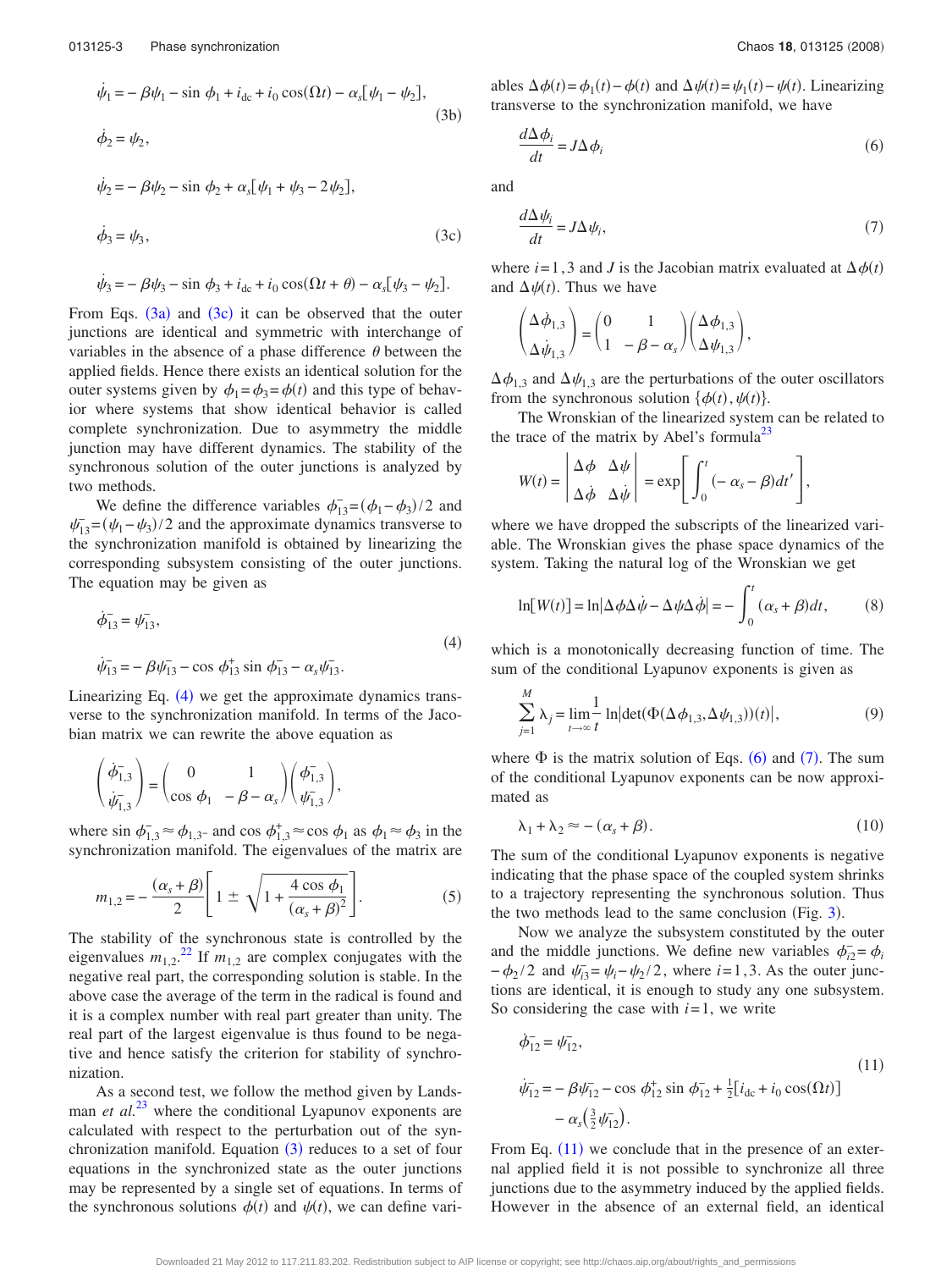<span id="page-4-0"></span>

FIG. 3. (a) and (b) show that the junctions are phase correlated.  $\beta = 0.3$ , *i*<sub>0</sub>  $= 1.2, \ \Omega = 0.6, \ i_{\text{dc}} = 0.3, \ \alpha_s = 0.37, \text{ and } \ \theta = 0.5 \pi.$ 

solution can exist for all the three junctions. Extending the symmetry analysis to a system of *N* JJs coupled in parallel to the nearest neighbor coupling, the second and the  $(N-1)$ st junction may have an identical solution for certain parameter values. Similarly, the third and the  $(N-2)$ nd junctions may have identical solutions, and so on. Thus in the case of an array, from symmetry considerations we may deduce that *N*/2 solutions may exist if there are an even number of junctions in the array and  $(N+1)/2$  solutions will be present for an odd number of junctions. The time series plots for arrays of seven and eight junctions are plotted in Fig. [4.](#page-4-1) It can be observed from Fig.  $4(a)$  $4(a)$  that in an array of seven JJs the four solutions exists for the parameter range considered. The fourth junction has an independent solution. In Fig. [4](#page-4-1)(b) we have plotted the time series for eight JJs.

The presence of a phase difference between the applied fields changes the scenario completely. On the application of a small phase difference between the applied fields, the outer junctions desynchronize and all three junctions are thus uncorrelated. But for sufficiently large values of phase differences, all the three junctions are found to be in phase synchronization. Considering the difference variables  $\psi_{1,2}$ ,  $\psi_{1,3}$ ,  $\psi_{3,2}$  as defined earlier, we explain the phenomena as follows. Due to the asymmetry that arises between the outer junctions in the presence of the phase difference we need the extra

<span id="page-4-1"></span>

FIG. 4. (a) The time series plot for an array of seven JJs and (b) for eight junctions.  $\beta = 0.3$ ,  $i_0 = 1.2$ ,  $\Omega = 0.6$ ,  $i_{dc} = 0.3$ ,  $\alpha_s = 0.37$  and  $\theta = 0.5\pi$ .

variable  $\psi_{3,2}$  to analyze this situation. The equations for the three difference variables may be written by substituting Eq.  $(3)$  $(3)$  $(3)$  as

$$
\dot{\psi}_{12} = -\beta \psi_{12}^- - \cos \phi_{12}^+ \sin \phi_{12}^- + \frac{1}{2} [i_{dc} + i_0 \cos(\Omega t)]
$$

$$
- \alpha_s \left( \frac{\psi_{12}^-}{2} + \psi_{32}^- \right), \tag{12a}
$$

$$
\dot{\psi}_{13}^{-} = -\beta \psi_{13}^{-} - \cos \phi_{13}^{+} \sin \phi_{13}^{-} + i_{0}' \sin \left(\Omega t + \frac{\theta}{2}\right)
$$

$$
- \alpha_{s}(\psi_{13}^{-} - \psi_{32}^{-}), \qquad (12b)
$$

$$
\dot{\psi}_{32} = -\beta \psi_{32} - \cos \phi_{32}^{+} \sin \phi_{32}^{-} + \frac{1}{2} [i_{dc} + i_0 \cos(\Omega t + \theta)] - \alpha_s \left( \frac{\psi_{32}^{-}}{2} + \psi_{12}^{-} \right),
$$
\n(12c)

where  $i'_0 = i_0 \sin \theta / 2$ . Thus each subsystem experiences a different driving field with the same frequency but different phases. Due to the phase relationship between the driving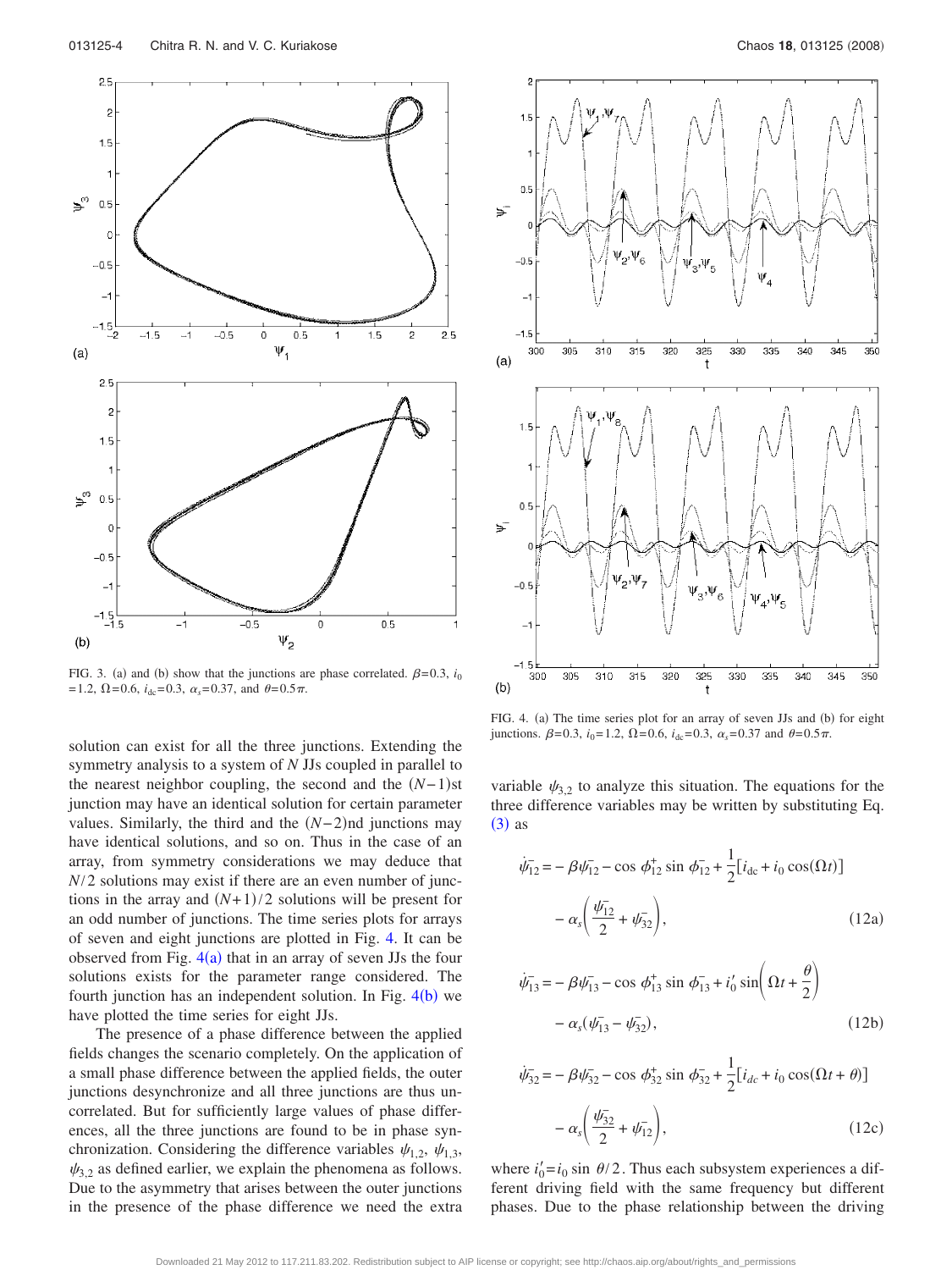<span id="page-5-3"></span>

FIG. 5. (1) is  $S(\tau)$  for variables  $\psi_1$  and  $\psi_3$ , (2) for  $\psi_1$  and  $\psi_2$ . Line (1) shows complete synchronization while the other is not synchronized. Both these lines are plotted with no phase difference applied. (3) and (4) give the similarity function for the variables.  $\psi_1$  and  $\psi_3$ , and  $\psi_1$  and  $\psi_2$  in the presence of phase difference  $\theta = 0.5\pi$ . The second figure shows line 4 where the dip can be observed clearly.

fields, a definite phase relationship is found to exist between all three junctions.

The level of mismatch of chaotic synchronization can be given quantitatively by taking the similarity function  $S(\tau)$  as a time averaged difference between the variables  $\psi_i$  taken with time shift  $\tau$ ,<sup>[11](#page-6-6)</sup>,

$$
S^{2}(\tau) = \frac{\langle [\psi_{1}(t+\tau) - \psi_{2}(t)]^{2} \rangle}{[\langle \psi_{1}^{2}(t) \rangle][\langle \psi_{2}^{2}(t) \rangle]^{1/2}}
$$
(13)

and

$$
S^{2}(\tau) = \frac{\langle [\psi_{1}(t+\tau) - \psi_{3}(t)]^{2} \rangle}{[\langle \psi_{1}^{2}(t) \rangle] [\langle \psi_{3}^{2}(t) \rangle]^{1/2}},
$$
\n(14)

and searching for its minimum  $\sigma = \min_{\tau} S(\tau)$ . If  $\psi_1(t) = \psi_3(t)$ , then *S*( $\tau$ ) has a minimum value  $\sigma$ =0 for  $\tau$ =0. If both  $\psi_1(t)$ and  $\psi_3(t)$  are independent, then  $S(\tau) \approx 1$  for all the time. Line 1 in Fig. [5](#page-5-3) shows complete synchronization between the end junctions and line 2 shows that the outer and middle junctions are desynchronized when no phase difference is present. A minimum of  $S(\tau)$  indicates the existence of a time shift between the two variables related to the phase shift. The amplitudes are uncorrelated in this regime, but phase correlation is present as indicated by lines 3 and 4 in the presence

<span id="page-5-4"></span>

FIG. 6. The variables corresponding to the three JJs are plotted against time which indicates the periodic behavior.

of a phase difference between the applied fields. On the application of a phase difference of  $\pi/2$  the dynamics changes to periodic one as can be observed from Fig. [6.](#page-5-4)

#### **IV. RESULTS AND DISCUSSION**

We consider a parallel array of JJs with linking resistor *Rs* and the conditions for synchronization is discussed. The outer junctions being symmetric, can possess identical solutions and hence may synchronize depending on the parameter values. Linear stability analysis is done to find the stability of the synchronous solution of the outer junctions. The sum of conditional Lyapunov exponents calculated for the outer subsystem is found to be negative indicating a stable synchronous state. From symmetry considerations we show that all three junctions could be synchronized only in the absence of an external field. Similarly in an array of *N* Josephson junctions, *N*/2 identical solutions may exist if the number of junctions is even and  $(N+1)/2$  solutions may exist if the number of junction is odd. In the presence of a small phase difference, the system desynchronizes due to the asymmetry induced by the phase difference. As the phase difference is increased, in the case of three junctions, all three junctions act as if they are driven by different driving fields having the same frequency, but different phases. A phase synchronization is observed between all three junctions and the motion becomes periodic. Thus, suppression of chaos can be obtained in Josephson junction systems in the presence of a phase difference between the applied fields and this property may find applications in the working of devices constructed using JJs.

#### **ACKNOWLEDGMENTS**

The authors acknowledge DRDO, Government of India for financial assistance through a major research project.

- <span id="page-5-1"></span> $^{2}$ D. D'Humieres, M. R. Beasley, B. A. Huberman, and A. Libchaber, Phys. Rev. A  $26$ , 3483 (1982).
- <span id="page-5-2"></span>Y. Braiman and I. Goldhirsch, Phys. Rev. Lett. 66, 2545 (1991).

<span id="page-5-0"></span><sup>&</sup>lt;sup>1</sup>B. A. Huberman, J. P. Crutchfield, and N. H. Packard, Appl. Phys. Lett. **37**, 750 (1980).